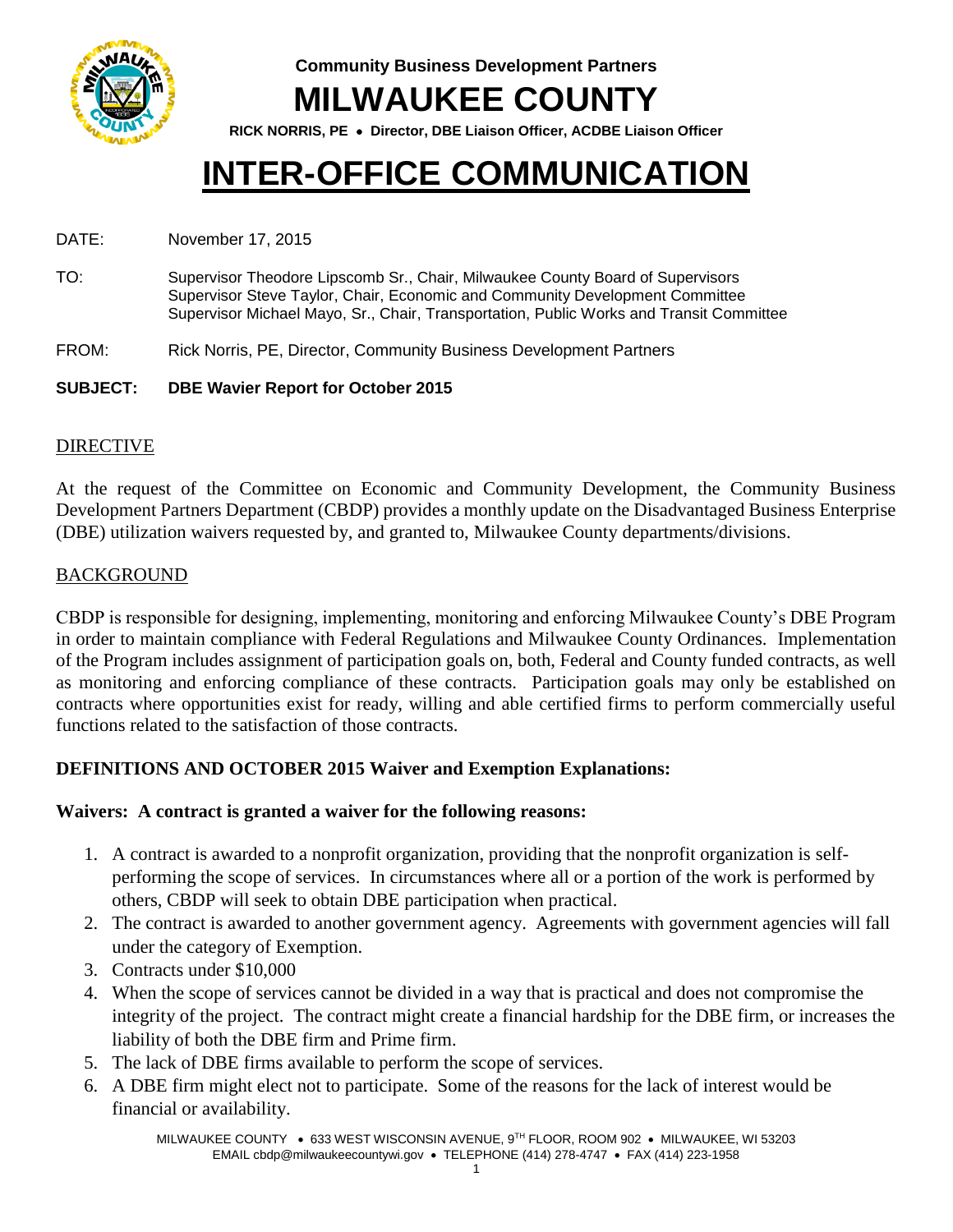

**Community Business Development Partners**

## **MILWAUKEE COUNTY**

**RICK NORRIS, PE Director, DBE Liaison Officer, ACDBE Liaison Officer**

### **Exemption: A contract is granted an exemption for the reasons:**

- 1. *Contract* awarded to another governmental agency.
- 2. Transactions where Milwaukee County is receiving revenues related to leases, rental, donations, etc.
- 3. Nonprofit organizations that self-perform the work. Example, Community Advocates, universities, etc.
- 4. Contracts under \$10,000
- 5. Agreements where no money is exchanged. For example, an organization adopts a playground and use private funding to maintain the grounds.

#### **October 2015 Waiver and Exemption explanations:**

1. Near West Side Partners received an \$800,000 grant for neighborhood improvement and redevelopment.

#### WAIVER REQUESTS

When CBDP receives a waiver request from a department/division, staff thoroughly reviews it and available supporting documentation before rendering a determination. The Director may require staff to gather more comprehensive information or to provide more detailed clarification regarding any identified issues prior to issuing a determination.

#### WAIVER REPORT SUMMARY

| <b>Total Contracted Dollars for Period</b>            | \$7,486,104 |
|-------------------------------------------------------|-------------|
| <b>Total Contracted Dollars w/o DBE Participation</b> | \$1,640,325 |
| <b>Percentage of Contracts w/o DBE Participation</b>  | 21.91%      |
| <b>Total Contracted Dollars w/ Waiver Approval</b>    | \$600,745   |
| <b>Percentage of Contracts w/ Waiver Approval</b>     | 8.02%       |
| <b>Total Contracted Dollars w/o Waiver Approval</b>   | \$0.0       |
| Percentage of Contracts w/o Waiver Approval           | $0.0\%$     |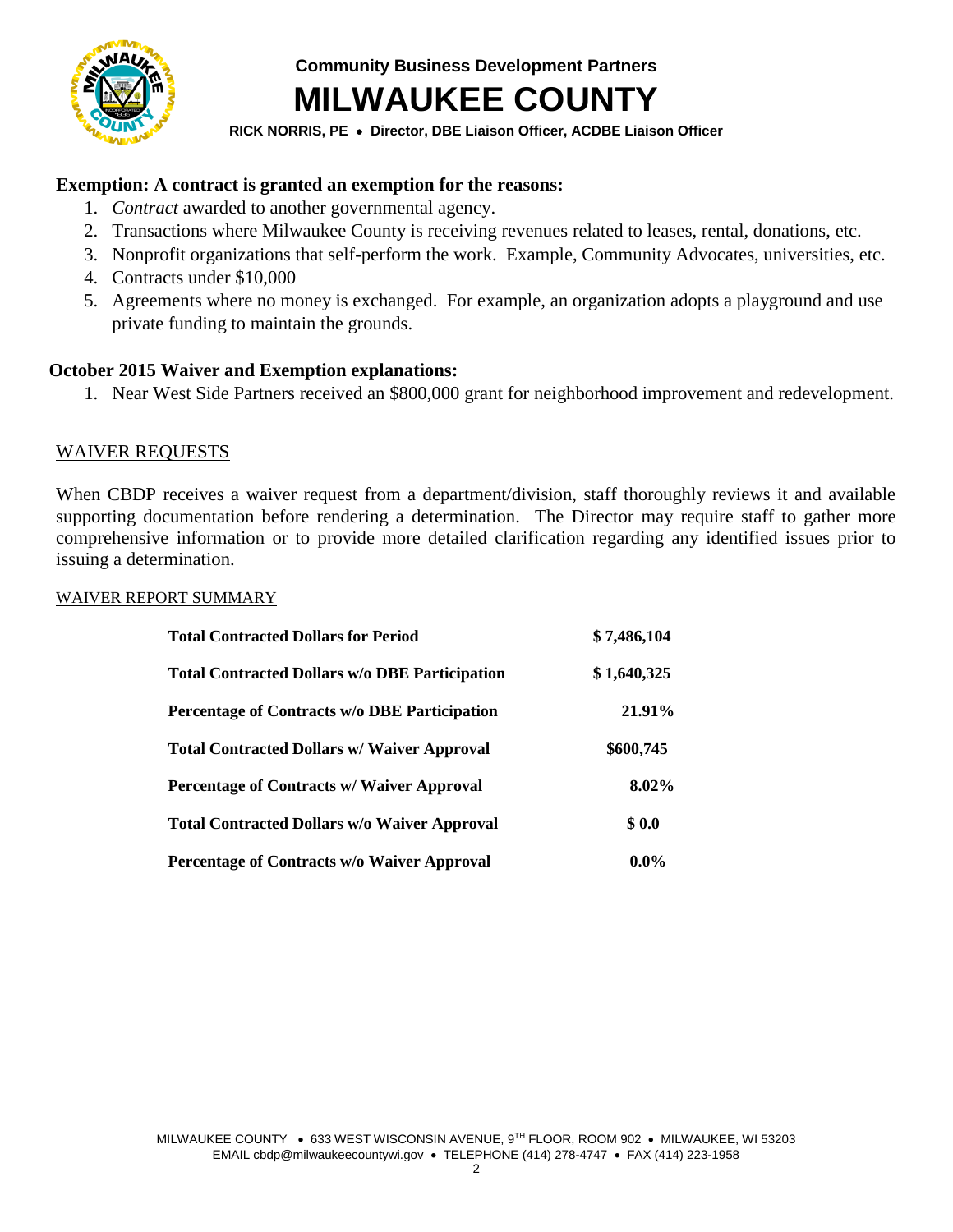

**Community Business Development Partners MILWAUKEE COUNTY**

**RICK NORRIS, PE Director, DBE Liaison Officer, ACDBE Liaison Officer**

It is also important to note that the Milwaukee County Code of General Ordinances exempts various contracts from DBE participation consideration review for services such as those used for the purpose of securing credit rating services related to debt issuance and administration. These exemptions appear as Chapter 56.30(2) (a) and 56.30(10) (a).

| <b>Total Contracted Dollars for Period</b>         | \$7,486,104 |
|----------------------------------------------------|-------------|
| <b>Total Exempted Contract Dollars</b>             | \$1,039,580 |
| <b>Percentage of Exempted Contracts for Period</b> | 13.89%      |

CBDP prepared this informational report, and recommends that it be received and filed, as such.

Approved by: Rick Norris, PE Director, CBDP<br>CC: Chris Al Chris Abele, Milwaukee County Executive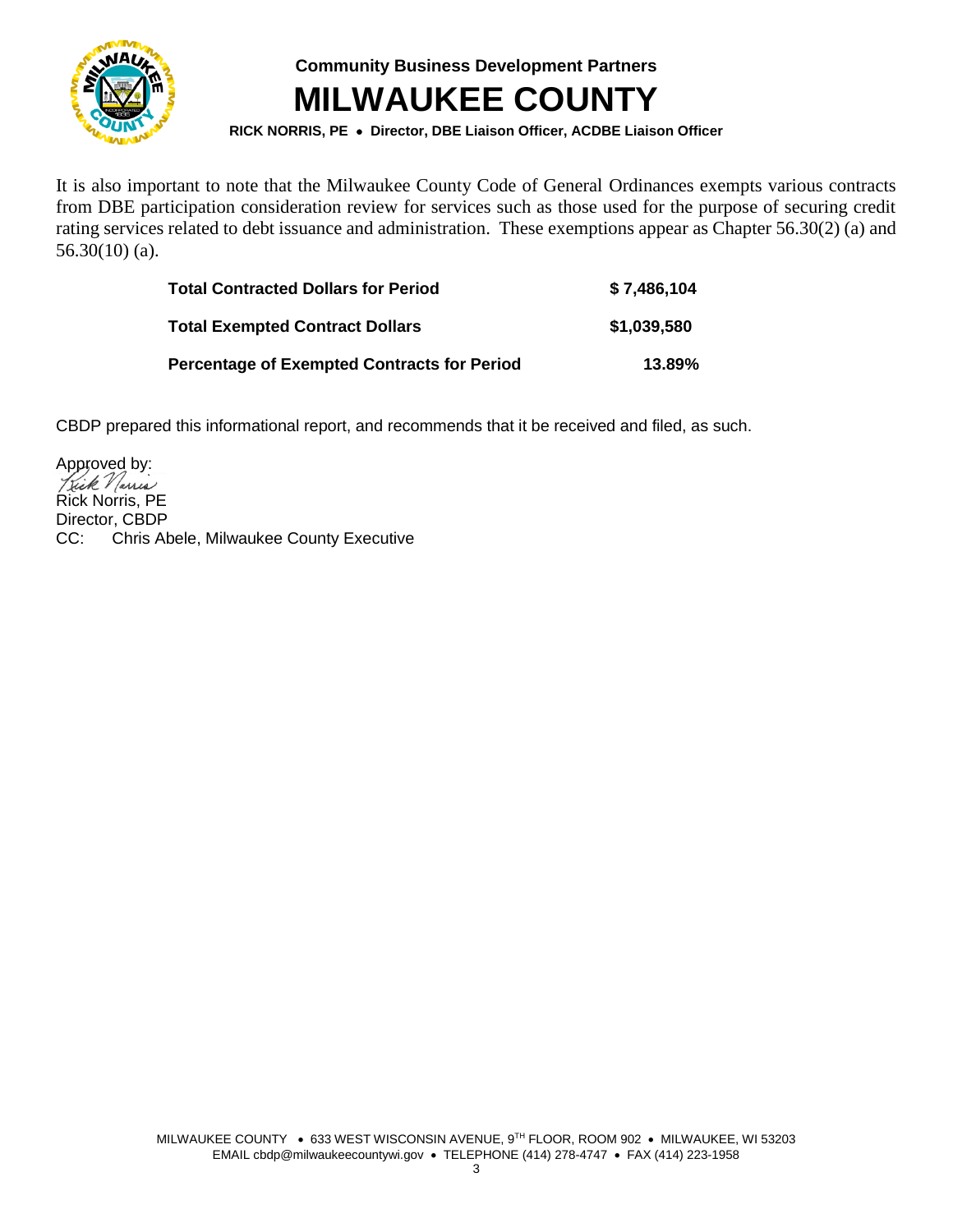*Monthly Waiver Report for October 2015* Page 2 0f 2 **Prepared by the Department of Community Business Development Partners** Director's Report **DASHBOARD**





0.00% 2.00% 4.00%

\$0.00

September 2015 October 2015

■ Sum of Total Contract Value ■ Sum of Total Waiver